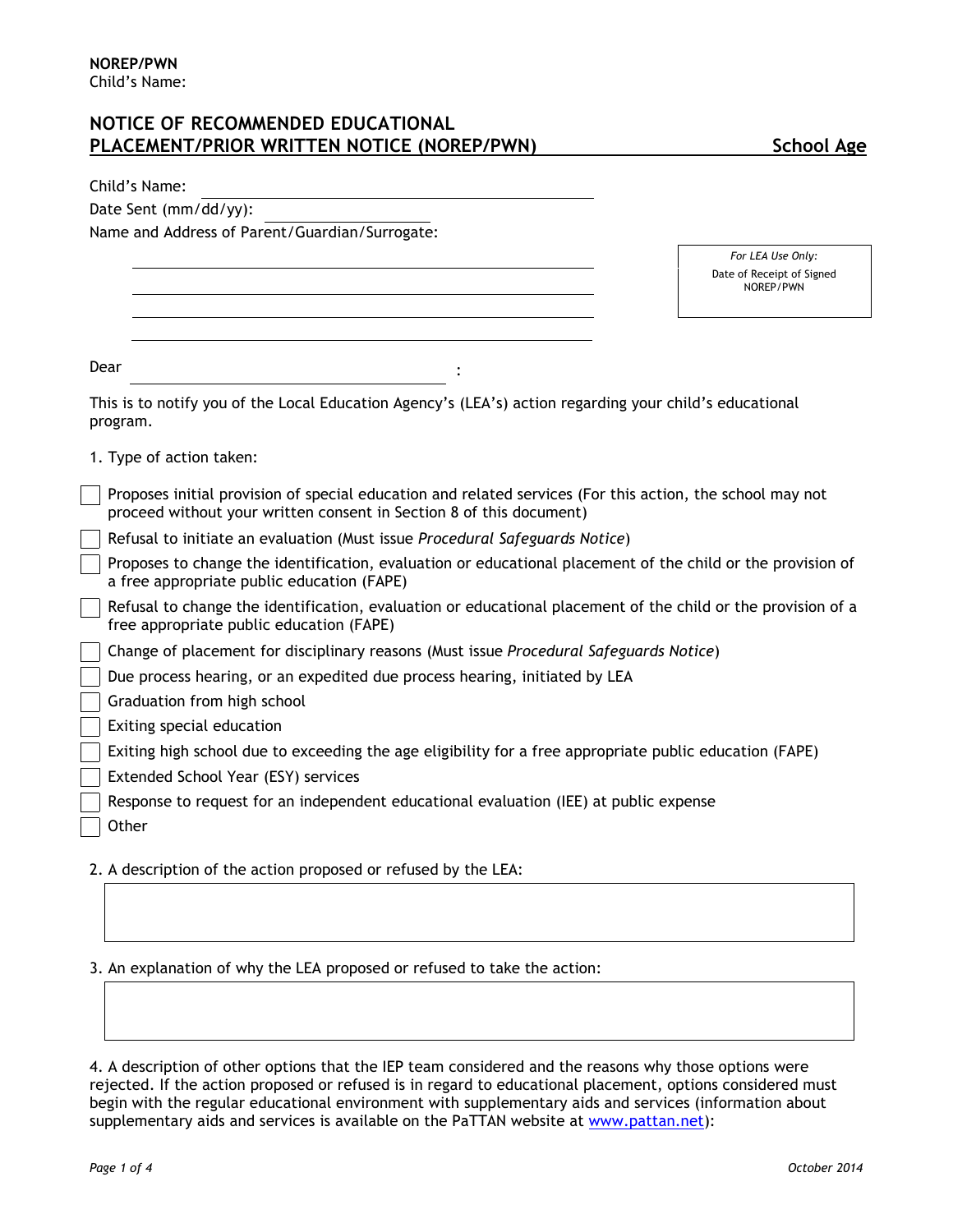| <b>Options Considered</b> | Reason for Rejection |  |
|---------------------------|----------------------|--|
|                           |                      |  |
|                           |                      |  |
|                           |                      |  |

5. A description of each evaluation procedure, assessment, record or report used as a basis for the proposed action or action refused:

6. A description of other factors that were relevant to the LEA's proposal or refusal:

7. The educational placement recommended for your child is (State the amount and type of special education supports, e.g., Itinerant Learning Support, Supplemental Autistic Support, Full-Time Emotional Support):

| School District Superintendent/Designee<br><b>Charter School CEO</b> | Signature | Date    |
|----------------------------------------------------------------------|-----------|---------|
|                                                                      |           | (mm/dd) |

(mm/dd/yy)

You have rights and protections under the law described in the *Procedural Safeguards Notice*. If you need more information or want a copy of this notice, please contact:

Name and Title: example and Title: Phone: Phone: Phone: Phone: Phone: Phone: Phone: Phone: Phone: Phone: Phone: Phone: Phone: Phone: Phone: Phone: Phone: Phone: Phone: Phone: Phone: Phone: Phone: Phone: Phone: Phone: Phone

Email Address:

8. PARENTAL CONSENT

Directions for Parent/Guardian/Surrogate: Please check one of the options, sign this form, and return it within 10 calendar days. In circumstances when this form is NOT completed and parental consent is NOT required, the school will proceed as proposed after 10 calendar days.

I request an informal meeting with school personnel to discuss this recommendation.

I approve this action/recommendation.

I do not approve this action/recommendation.\* My reason for disapproval is:

I request (Contact the Office for Dispute Resolution at 800-222-3353 for information on Mediation and Due Process Hearing):

Mediation

Due Process Hearing

\* Except for placement in an interim alternative educational setting due to drugs, weapons, or serious bodily injury (§300.530(g), §300.530(i), and §300.531), if you do not approve the action/recommendation, your child will remain in the current program/placement only if you request a due process hearing or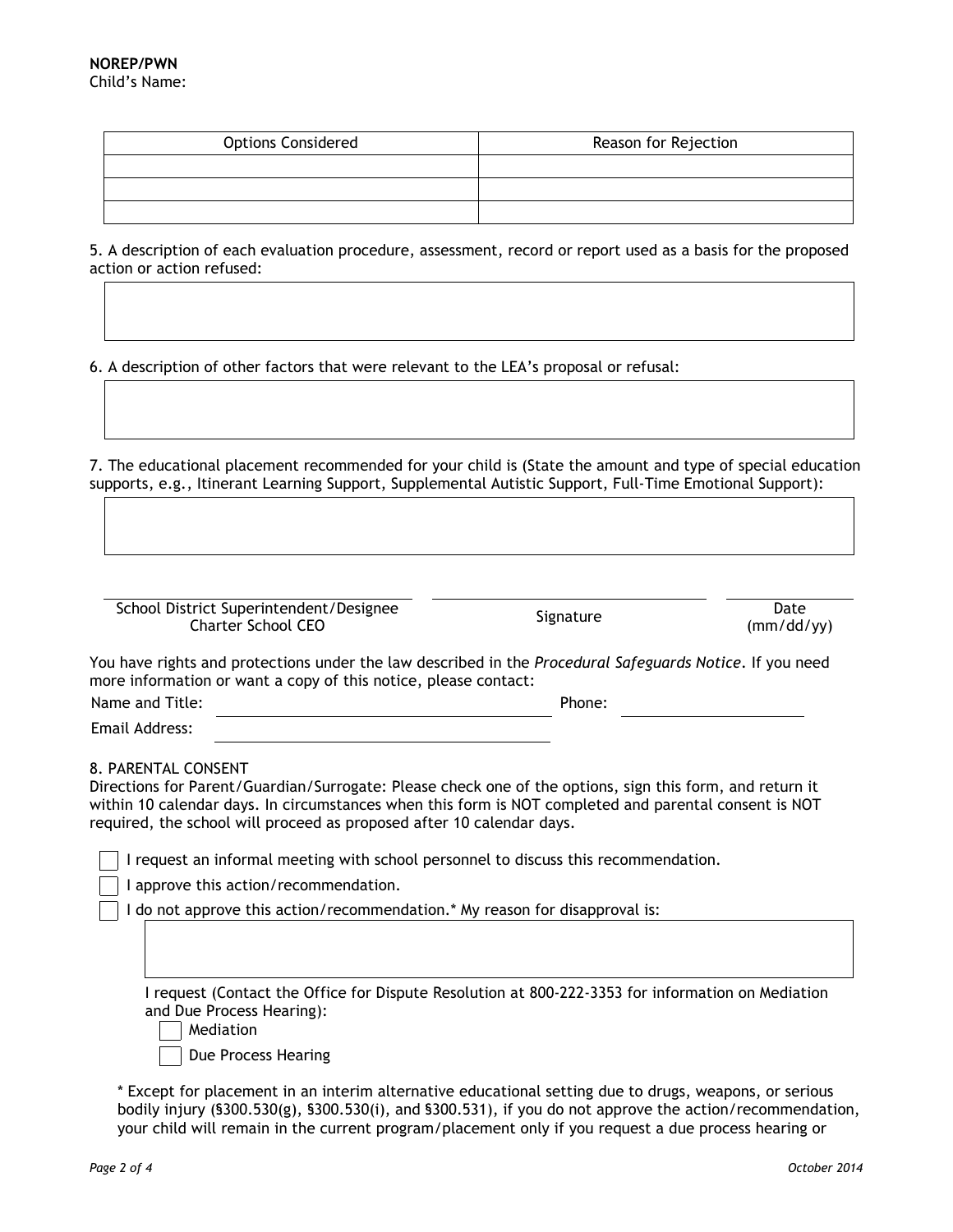**NOREP/PWN** Child's Name:

> mediation through the Office for Dispute Resolution. If you do not request Due Process or Mediation through the Office for Dispute Resolution, the LEA will implement the action/recommendation.

## **SIGN HERE:**

Parent/Guardian/Surrogate Signature Date (mm/dd/yy) Daytime Phone

**PLEASE RETURN THIS ENTIRE FORM TO:**

**Name:**

**Address:**

Attached are state and local resources you can consult to help you understand your rights and how the special education process works.

For help in understanding this form, an annotated *NOREP/Prior Written Notice* is available on the PaTTAN website at [www.pattan.net](http://www.pattan.net/) Type "Annotated Forms" in the Search feature on the website. If you do not have access to the Internet, you can request the annotated form by calling PaTTAN at 800-441-3215.